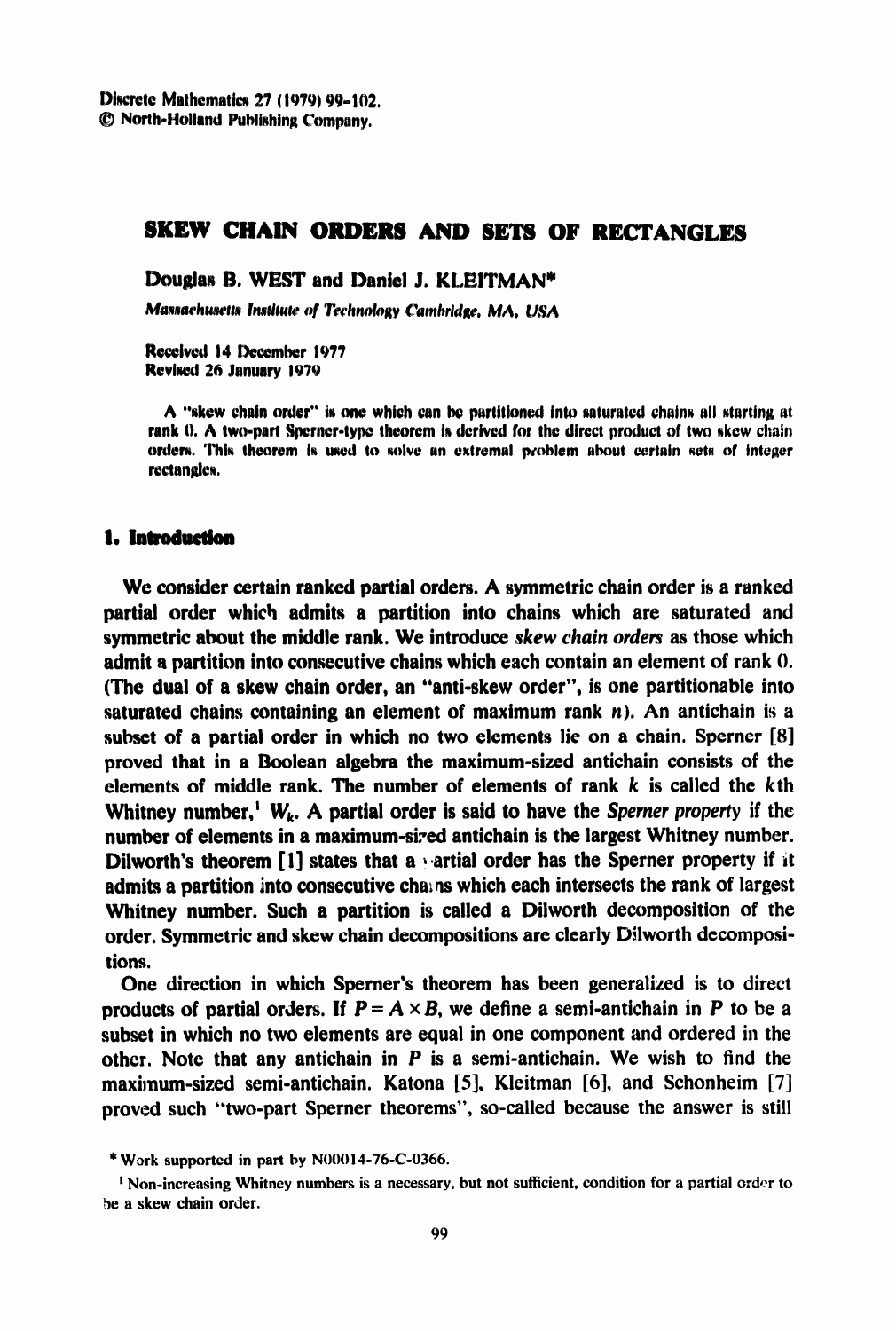the largest Whitney number (of the product), though the condition is weakened **from antichains to semi-antichains. Griggs [3] unifies their results: if P is a direct product of two symmetric chain orders, then the size of the largest semi-antichain**  in P is the maximum Whitney number. We obtain an analogous result for direct products of skew chain orders. The proof is like that of Griggs for symmetric chain orders.

The motivation for this investigation is a problem concerning certain collections **of** integer rectangles. Given an integer-cornered rectangle, we wish to find the maximum collection of integer-cornered subrectangles where no two have projections equal in one direction and ordered by inclusion in the other. The inclusion ordering of the subrectangles is a direct product of two skew chain orders, and the condition on the collection is that it be a semi-antichain. Our main result on skew chain orders gives an immediate and very simple answer to this question.

### 2. The **main result**

Although skew chain orders satisfy the Sperner property, their direct products do not satisfy the usual two-part Sperner theorem.

*Theorem 1. If P is a direct product of two skew chain orders S and T, then the largest semi-antichain in P is obtained by taking ail those elements for which the ranks of the two components in their original orders equal each other.* 

**Proof. Two elements of equal rank in a poset are identical or unordered, so if we**  have two such elements equal in one component, they are either completely **identical or are unordered in the other component. So, the set we describe is a semi-antichain for any direct product, and we must show that for skew chain**  orders there is none larger. We denote the size of this set by  $\bar{W}_0$ , the zero-th "anti-Whitney number".  $\bar{W}_k$  is the number of elements for which the rank of the first component in its original order minus the rank of the second component in its original **(order . is k.** 

Any partition of S, T into skew chains  $\{C_s\}$ ,  $\{D_t\}$  induces a partition of P into "skew" meta<sub>ngles</sub>  $\{C_s \times D_t\}$ . The elements of such a rectangle can be represented  $i$ y pairs  $(t, j)$ , where  $0 \le i \le r(C_s)$ ,  $0 \le j \le r(D_t)$ . (r(P) denotes the (maximum) rank of a partial order.)  $(i, j)_{s,t}$  represents the element of P whose first component is of rank *i* in  $C_s$  and second component is of rank j in  $D_t$ . Any semi-antichain  $F$ **contzina at most one element from any row** or any column of such a rectangle. Therefore the most elements  $F$  can contain in any rectangle equals the "length" **of the, shorter side. That is,** 

$$
|F| \leq \sum_{s,t} \min \{r(C_s), r(D_t)\}.
$$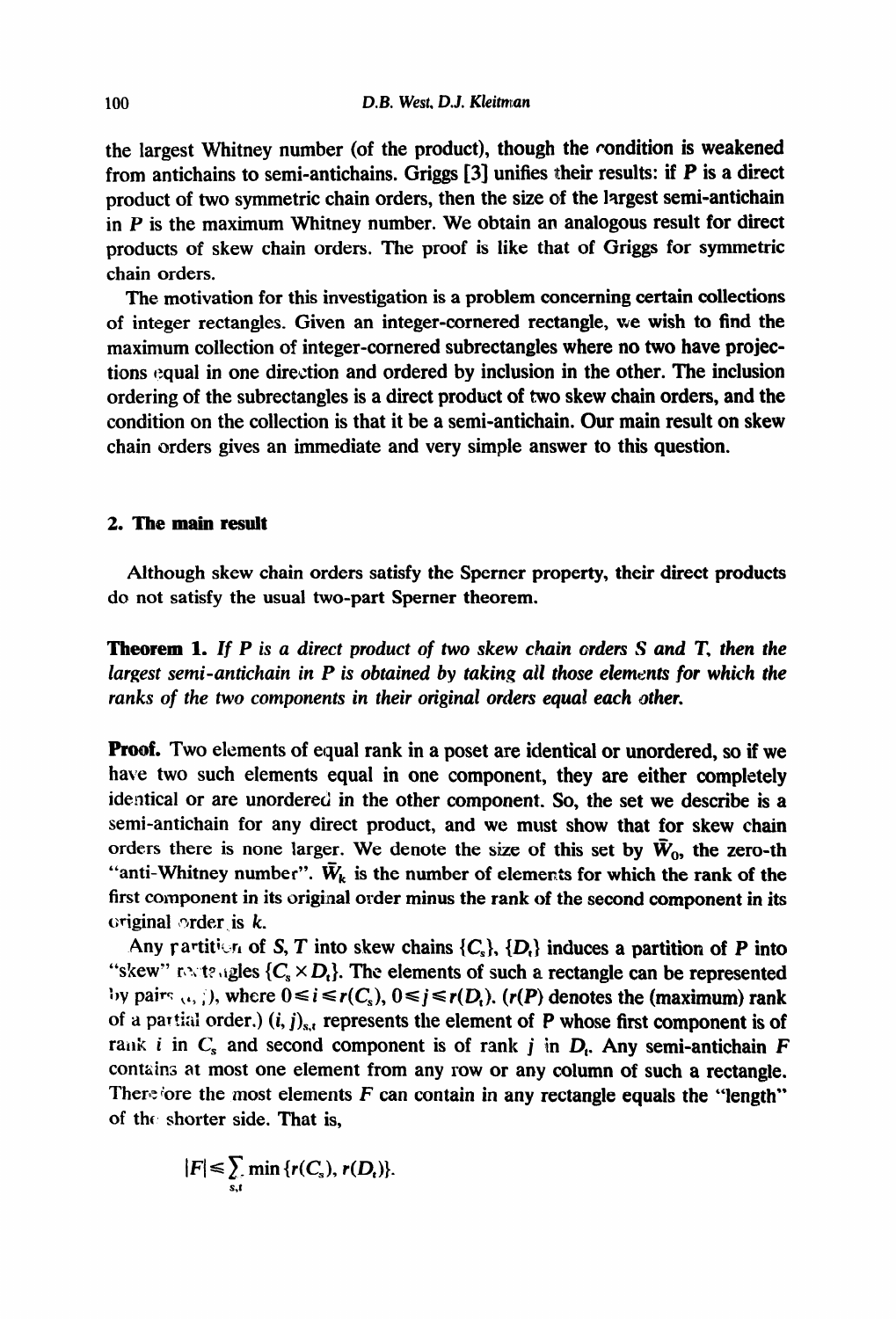We claim the right-hand side equals  $\bar{W}_0$ . From each induced rectangle, choose the elements  $\{(i, i)_{s,t}: 0 \le i \le \min\{r(C_s), r(D_t)\}\}\)$ . In this manner we obtain all elements whose components have equal ranks, and we glean the maximum from each rectangle.  $\Box$ 

As Griggs [3] does for symmetric chain orders, we can weaken the hypothesis of the theorem to conclude by the same proof that for skew chain orders S and T,  $F \subset S \times T$  is bounded in size by  $\bar{W}_0$  as long as for some specified skew chain decompositions of S and T no two elements of *F me* equal in one component and lie on the same chain in the decomposition of the other component.

The same result holds of course for the product of two antiskew chain orders. for the product of a skew chain order with an antiskew chain order, this reasoning yields the customary Spemer result: the largest semi-antichain (or antichain) in such a product consists of the elements in the rank where the Whitney number is largest. In this case that is  $W_n$ , where n is the rank of the antiskew chain order. We take all the elements where the rank is *i* in the skew component and  $n - i$  in the antiskew component.

For the product of a skew chain order with a symmetric chain order, we must be slightly cleverer to obtain the bound given by the partition into rectangles. If the symmetric chain order has two middle ranks, let n be the lower, or else let *n*  be the unique middle. Suppose  ${C<sub>l</sub>}$  partitions the skew order into skew chains and  $\{D_t\}$  partitions the symmetric order in symmetric chains. Using the same notation as before, we obtain the maximum semi-antichain by taking

$$
\{(i, n-\frac{1}{2}i)_{s,t}: i \text{ even}, 0 \le i \le \min\{r(C_s), |D_t|-1\}\}
$$
  

$$
\bigcup \{(i, n+\frac{1}{2}(i+1))_{s,t}: i \text{ odd}, 1 \le i \le \min\{r(C_s), |D_t|-1\}\}.
$$

In other words, we pair all the elements of ranks 0 and *n*, 1 and  $n + 1$ , 2 and  $n - 1$ , 3 and  $n + 2$ , and so on. By the same arguments as before this is a semi-antichain and the maximum such.

#### 3. **Appliaatiion to sets of rectangles**

Consider the set of rectangles with integer corners, ordered by inclusion, where the x-coordinates run from 0 up to N and the y-coordinates from 0 up to M. We ask for the largest collection of such rectangles such that no two are ordered if they match exactly in one coordinate. We have the following result.

**Theorem 2.** In a rectilinear region, the largest collection of rectangles with integer *coordinates where no two match in one dimension and are ordered by inclusion in the other is obtained by taking* all *the squares.* 

Let P be the partial order in question. It is in fact the direct product *of two*  interval orders; any rectangle can be identified uniquely by the intervals it covers